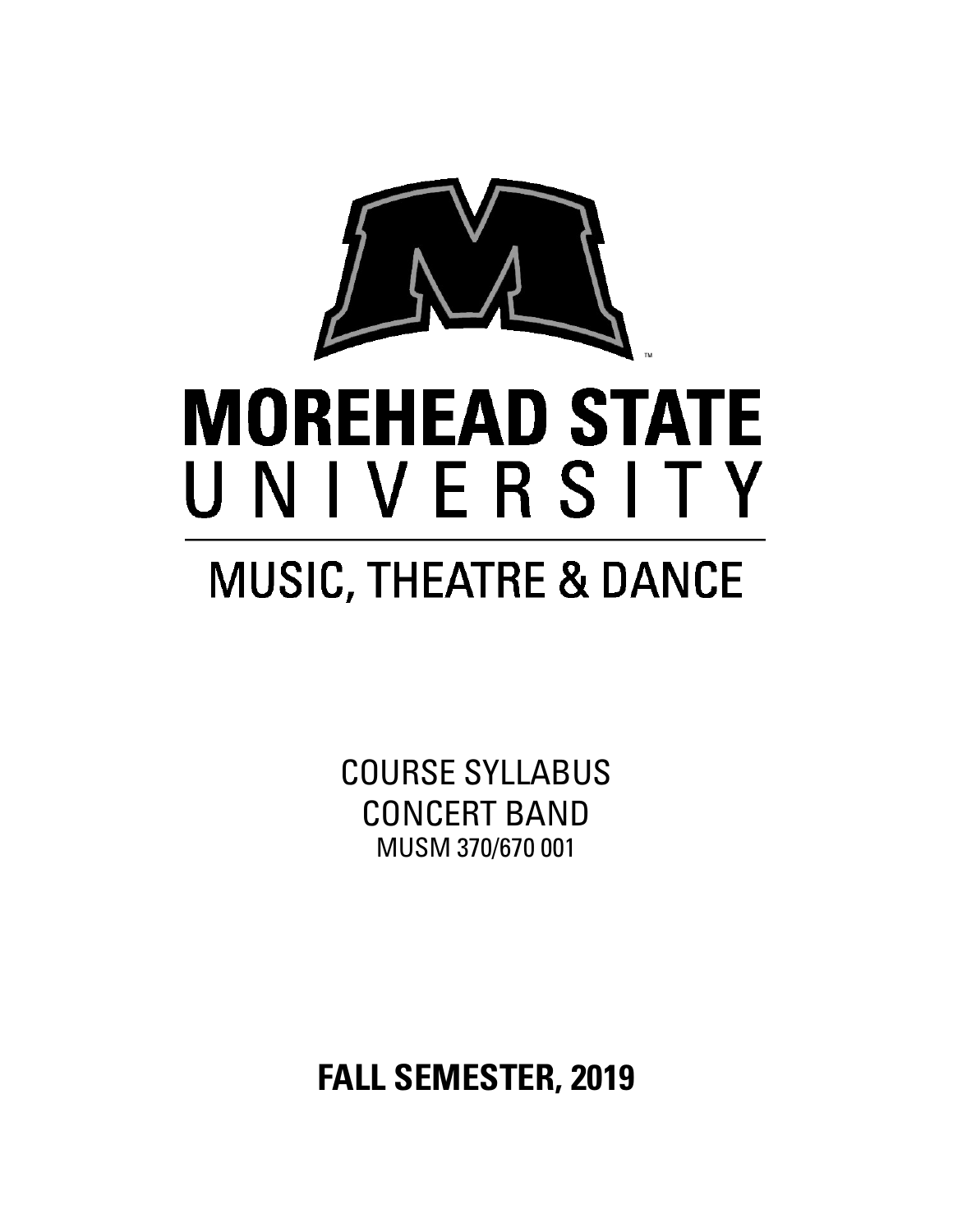

### **CONCERT BAND** MUSM 370/670 SECTION 001 FALL SEMESTER, 2019

| <b>Director/Conductor:</b>             | Dr. DuWayne Dale<br>114 Baird Music Hall<br>Office Hours: T/TH 9:15am-11am<br>dcdale@moreheadstate.edu                                                                                                                                                                                                                                                                                                                                                                                                                 |  |  |
|----------------------------------------|------------------------------------------------------------------------------------------------------------------------------------------------------------------------------------------------------------------------------------------------------------------------------------------------------------------------------------------------------------------------------------------------------------------------------------------------------------------------------------------------------------------------|--|--|
| <b>Class</b><br><b>Meeting Times:</b>  | T/TH 3:30pm - 4:45pm, BMH Room 117 (1 credit)                                                                                                                                                                                                                                                                                                                                                                                                                                                                          |  |  |
| <b>Class Goals:</b>                    | To rehearse and perform excellent wind and percussion literature with musical understanding and<br>artistic intent. To expose students to a variety of literature, including contemporary and traditional<br>masterworks with particular emphasis on pieces appropriate for an educational setting<br>representative of what music education students will likely experience over the course of their<br>teaching career. To model rehearsal techniques and strategies. To engage students in the creative<br>process. |  |  |
| <b>Attendance:</b>                     | Mandatory for all rehearsals, called sectionals, performances, and required special events                                                                                                                                                                                                                                                                                                                                                                                                                             |  |  |
| <b>Supplies:</b>                       | Students will be issued a music folder and music for which they will be responsible. Loss of these<br>items will require replacement at the student's expense. Pencils are required for each rehearsal<br>(no pens, markers, etc.). Access to a tuner/metronome is expected for every member.                                                                                                                                                                                                                          |  |  |
| <b>Concert Dress:</b>                  | Option A: Black tuxedo; white shirt; black bow tie; black dress shoes; and long, solid black socks. A<br>solid black cummerbund or solid black vest may be worn. A natural human hair color is expected.                                                                                                                                                                                                                                                                                                               |  |  |
|                                        | Option B: Floor-length, solid black skirt/dress pants with dressy solid black top or solid black floor-length<br>dress. Closed-toed, solid black dress shoes; small, simple jewelry. Dress should be professional in<br>appearance and be of modest cut. A natural human hair color is expected.                                                                                                                                                                                                                       |  |  |
| <b>Special</b><br><b>Requirements:</b> | All Concert members are required to assist with the Blue and Gold Championship of Bands on<br>Saturday, Sept. 28th and with the Tri-State Middle School Band Clinic on Saturday, Nov. 16th. This<br>will require all members to be present for the duration of these events (see official<br>schedules when published). Failure to meet these event requirement will result in reduction of<br>final course grade by two letter grades. (Craft Academy students are exempt from these events).                         |  |  |
|                                        | Periodically, additional sectionals will be called outside of our normal class meeting times.<br>Students are expected to attend these sectionals—absence from a sectional should be handled the<br>same as an absence to any other scheduled rehearsal.                                                                                                                                                                                                                                                               |  |  |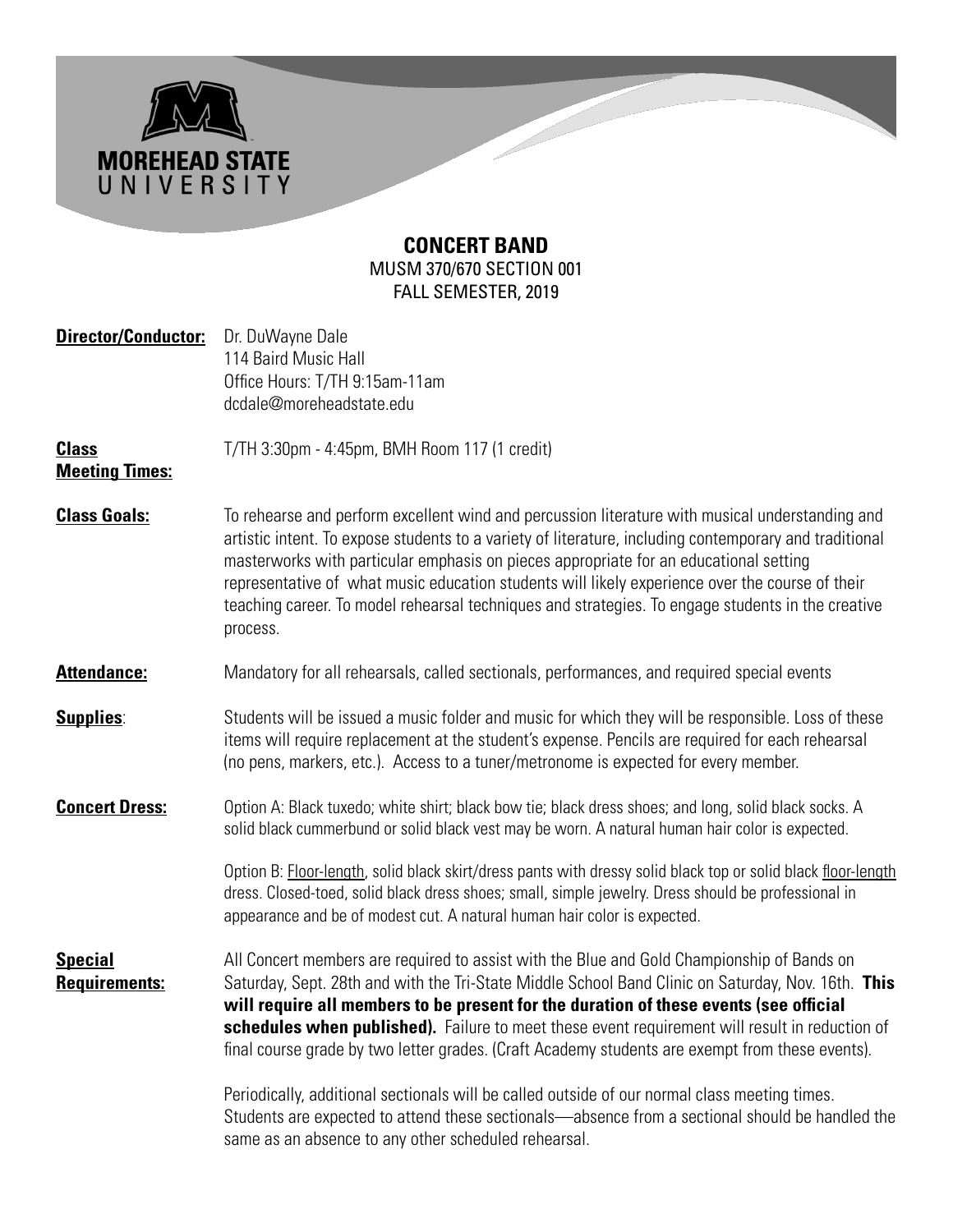**Grading:** *Preparation:* Prior to each rehearsal, the Director will communicate about the musical sections/works on which that rehearsal will focus. All band members are expected to prepare those sections/works so that the following "raw materials" are brought to rehearsal:

- Rhythm/Pitch accuracy (right notes, right rhythms)
- Articulation accuracy (will be further refined in rehearsal for ensemble uniformity)
- Performance tempo (it is understood that more technical sections may require time)

 The first instance that a student demonstrates a lack of reasonable class preparation, as determined by the Director, will be communicated to the student individually as a warning against future dereliction. Further occurrences will result in a lowering of the student's course grade by one-half letter grade per occurrence.

 *Attendance:* Pursuant to UAR 131.04, "Prompt and regular class attendance is the responsibility of all students. Students should be aware that excessive absenteeism, whether excused or unexcused, may affect their ability to earn a passing grade. University excused absences are grouped into five categories: 1) University-Sponsored Activities; 2) Student/Family Illness/Death; 3) Military Obligations; 4) Jury Duty or Subpoena for Court Appearances; and 5) Major Religious Holidays." Refer to UAR 131.04 for specifics on student attendance:

https://www.moreheadstate.edu/MSU/media/UARs/UAR-131-04-Excused-Absences-Policy.pdf

 Each unexcused absence from a scheduled rehearsal/sectional will result in **one full letter-grade deduction**. Each unexcused tardy/early departure—defined as not being seated in the ensemble with all necessary supplies and equipment at the scheduled start of the rehearsal/sectional or leaving rehearsal/ sectional before the scheduled end—will result in a one-half letter-grade deduction. An unexcused absence from a performance will result in failure of the course and removal from the ensemble. Students must notify the Director in advance (**minimum of 48 hours**) of any anticipated absence/tardy/early departure. For anticipated rehearsal absences, the student will also be responsible for all music worked on in that rehearsal, for securing a Director-approved substitute to be present in rehearsal, and for ensuring the substitute has all the music he/she needs for the rehearsal. **A student who accumulates seven class absences (approx. 20% of class meetings), regardless of excused/unexcused status, will fail the course.**

**Notification** For a class tardy, class absence, or early departure, the student must fill out an excused absence request **Instructions:** form in the band office in advance of anticipated absences or immediately following

> emergency/unanticipated absences. **Any tardy/absence/early departure for which this form is not submitted will automatically be considered unexcused.** These forms are also available on our class Blackboard page, but must be submitted to the band office. Most, if not all tardies/absences/early departures will require additional documentation in order to be considered for an excused absence. Absences for illness, for example, also require a note from a healthcare professional that includes the date(s)/time(s) in question to be considered excused. Students are expected to take care of these matters in a professional and timely manner. Submission of an excused absence request form does not automatically excuse the absence.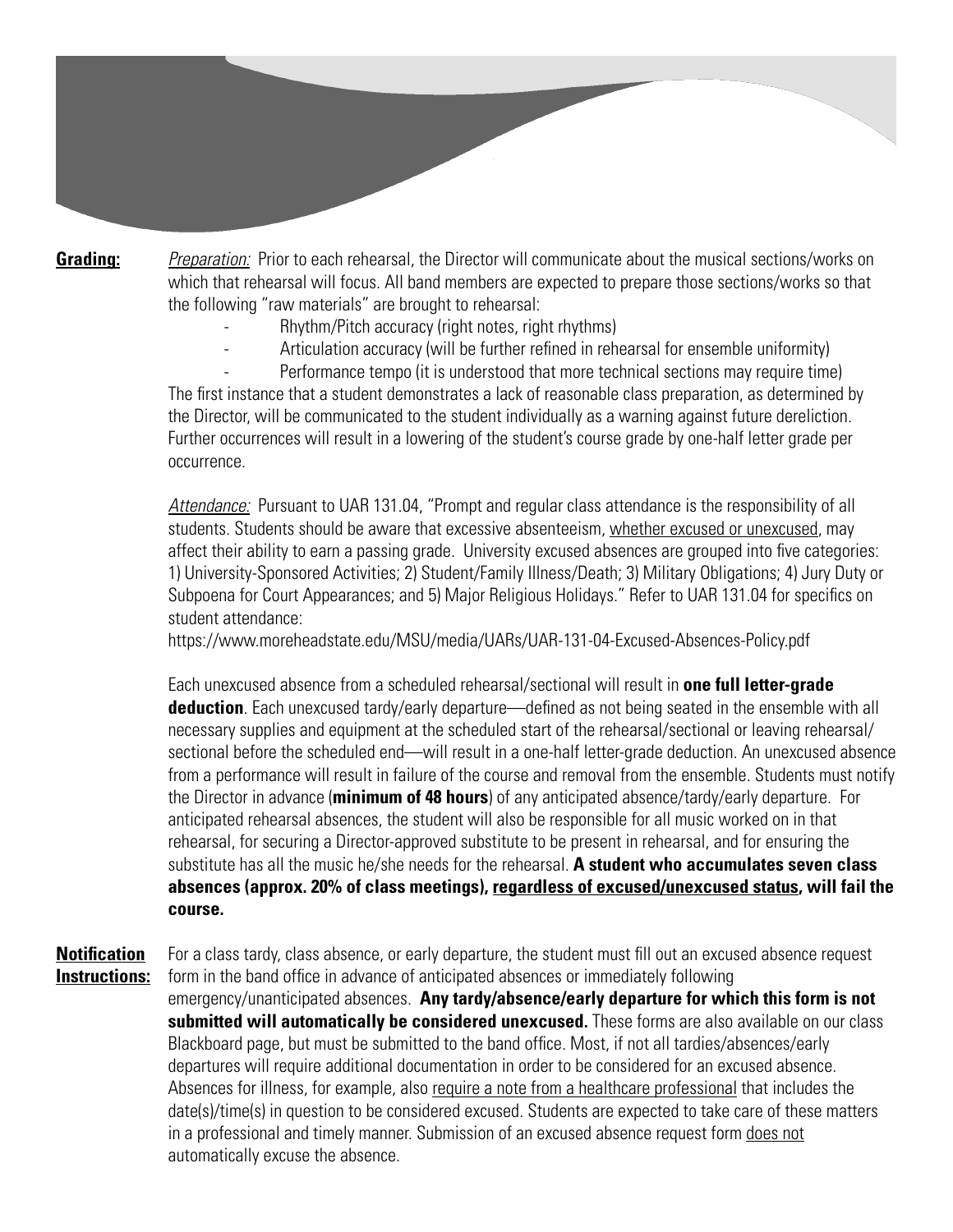

|  |  | -<br>۰, |
|--|--|---------|

**MOREHEAD STATE**<br>U N I V E R S I T Y

|                  | 20 | By appointment | <b>CB/SB Auditions</b>                                                                                                                     |
|------------------|----|----------------|--------------------------------------------------------------------------------------------------------------------------------------------|
|                  | 22 | By appointment | <b>CB/SB Auditions</b>                                                                                                                     |
|                  | 27 | 3:30-4:45pm    | <b>Full Band Rehearsal</b>                                                                                                                 |
|                  | ?  | 1 hour         | All members required to attend one additional sectional in August                                                                          |
| <b>September</b> |    |                |                                                                                                                                            |
|                  | 3  | 3:30-4:45pm    | <b>Full Band Rehearsal</b>                                                                                                                 |
|                  | 5  | 3:30-4:30pm    | <b>Full Band Rehearsal</b>                                                                                                                 |
|                  | 10 | 3:30-4:45pm    | WW Large Group Sectional/Brass and Percussion Small Group Sectionals<br>(Brass/Percussion first chairs submit sectional reports by 5:00pm) |
|                  | 12 | 3:30-4:45pm    | <b>Full Band Rehearsal</b>                                                                                                                 |
|                  | 17 | 3:30-4:30pm    | <b>Full Band Rehearsal</b>                                                                                                                 |
|                  | 19 | 3:30-4:45pm    | <b>Full Band Rehearsal</b>                                                                                                                 |
|                  | 24 | 3:30-4:45pm    | Brass and Percussion Large Group Sectional/WW Small Group Sectionals<br>(WW first chairs submit sectional reports by 5:00pm)               |
|                  | 26 | 3:30-4:45pm    | <b>Full Band Rehearsal</b>                                                                                                                 |
|                  | ?  | 1 hour         | All members required to attend one additional sectional in September                                                                       |
| <b>October</b>   |    |                |                                                                                                                                            |
|                  | 1  | 3:30-4:45pm    | <b>Full Band Rehearsal</b>                                                                                                                 |
|                  | 3  | 3:30-4:45pm    | <b>Full Band Rehearsal</b>                                                                                                                 |
|                  | 8  | 3:30-4:45pm    | Full Band Rehearsal (Symphony Band members excused from this rehearsal)                                                                    |
|                  | 15 | 3:30-4:45pm    | <b>Full Band Rehearsal</b>                                                                                                                 |
|                  | 17 | 3:30-4:45pm    | <b>Full Band Rehearsal</b>                                                                                                                 |
|                  | 22 | 3:30-4:45pm    | WW Large Group Sectional/Brass and Percussion Small Group Sectionals<br>(Brass/Percussion first chairs submit sectional reports by 5:00pm) |
|                  | 24 | 3:30-4:45pm    | <b>Full Band Rehearsal</b>                                                                                                                 |
|                  | 29 | 3:30-4:45pm    | <b>Full Band Rehearsal</b>                                                                                                                 |
|                  | 31 | 3:30-4:45pm    | <b>Full Band Rehearsal</b>                                                                                                                 |
|                  | ?  | 1 hour         | All members required to attend one additional sectional in October                                                                         |
| <b>November</b>  |    |                |                                                                                                                                            |
|                  | 5  | 3:30-4:45pm    | <b>Full Band Rehearsal</b>                                                                                                                 |
|                  | 7  | 3:30-4:45pm    | <b>Full Band Rehearsal</b>                                                                                                                 |
|                  | 12 | 3:30-4:45pm    | Brass and Percussion Large Group Sectional/WW Small Group Sectionals<br>(WW first chairs submit sectional reports by 5:00pm)               |
|                  | 14 | 3:30-4:45pm    | <b>Full Band Rehearsal</b>                                                                                                                 |
|                  | 19 | 3:30-4:45pm    | Full Band Rehearsal (Symphony Band members excused from this rehearsal)                                                                    |
|                  | 20 | 5:00-7:00pm    | <b>Dress Rehearsal</b>                                                                                                                     |
|                  | 21 | 7:30pm         | Concert #1 (report to DRH by 6:30pm)                                                                                                       |
|                  | ?  | 1 hour         | All members required to attend one additional sectional before Concert #1                                                                  |
| <b>December</b>  |    |                |                                                                                                                                            |
|                  | 3  | 3:30-4:45pm    | <b>Full Band Rehearsal</b>                                                                                                                 |
|                  | 5  | 3:30-4:45pm    | <b>Full Band Rehearsal</b>                                                                                                                 |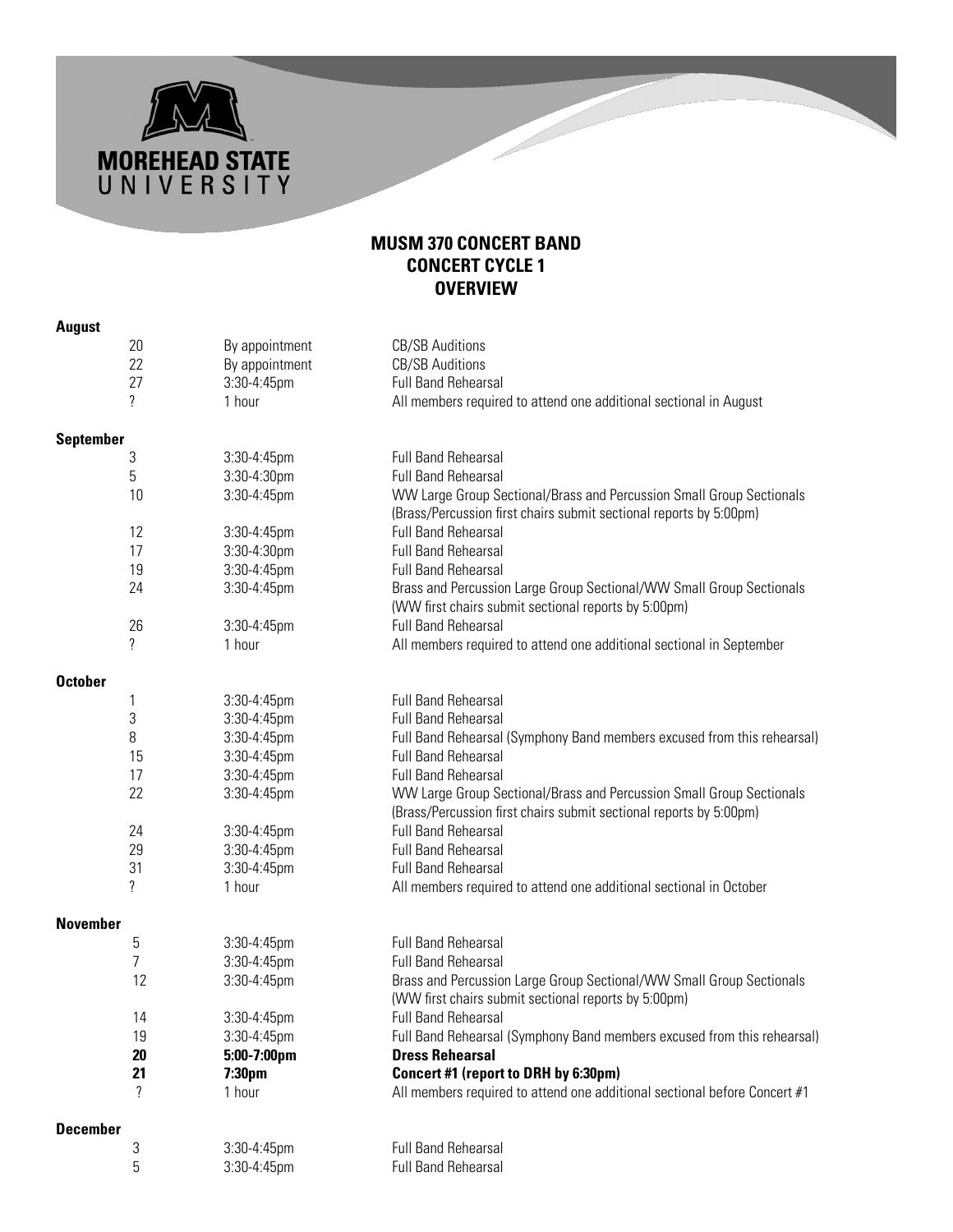**Classroom Environment:** Illegal: firearms or any other weapons, alcohol, illegal drugs, and drug related items Food, drinks other than water, tobacco products, and spit-cups are not permitted. Mobile devices must be placed on "silent" and stowed. Behavior that disrupts the learning environment is strictly forbidden.

- **Academic Honesty:** All students at Morehead State University are required to abide by accepted standards of academic honesty. Academic honesty includes doing one's own work, giving credit for the work of others, and using resources appropriately. Guidelines for dealing with acts of academic dishonesty can be found in the academic catalog.
- **ADA Statement:** Students with disabilities are entitled to academic accommodations and services to support their access and safety. The Office for Disability Services in 109-J Enrollment Services Center coordinates reasonable accommodations for students with documented disabilities. Although a request may be made at any time, services are best applied when they are requested at or before the start of the semester. Please contact Disability Services at 606-783-5188 or e.day@moreheadstate.edu or visit their website at *www.moreheadstate.edu/disabilitv*

### **Campus Safety:** Emergency response information will be discussed in class. Students should familiarize themselves with the nearest exit routes in the event evacuation becomes necessary. You should notify your instructor at the beginning of the semester if you have special needs or will require assistance during an emergency evacuation. Students should familiarize themselves with emergency response protocols at: *www.moreheadstate.edu/emergency*